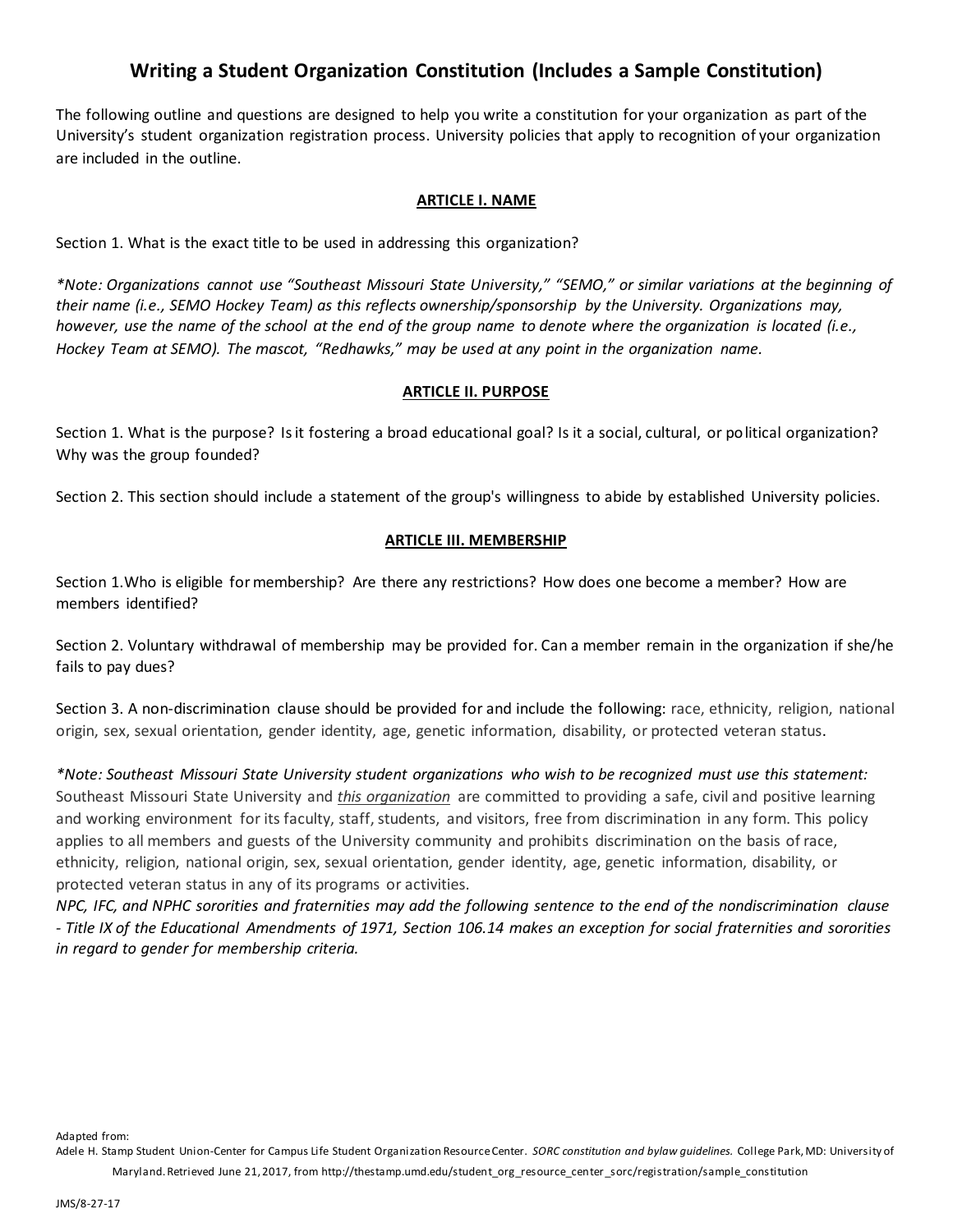### **ARTICLE IV. OFFICERS**

Section 1. How many officers are there? What are their titles and duties? Will the officers constitute an executive committee? What are the duties of the faculty advisor?

*\*Note: Officers must be in good standing with the University, both academically (2.0 cumulative GPA, unless a higher GPA is noted within this constitution) and judicially.*

# **ARTICLE V. OPERATIONS**

Section 1. How are officers elected? What type of ballot? When are they elected (month), and for what period? Who is eligible for office? When do officers assume their positions? How may officers be removed? You may wish to clarify the role of your advisor.

*\*Note: The organization must identify a faculty, staff, or graduate assistant employed by Southeast Missouri State University to serve as the advisor.*

Section 2. In accordance with established registration procedures, this section should contain a statement that specifies a date for annual registration renewal/updates. This date should be within one month of your organization's elections.

Section 3. The University's anti-hazing statement must be included in all recognized student organizations' constitutions. The statement is as follows:

- A. Hazing for the purpose of pledging, initiation, admission into, affiliation with, or as a condition for maintaining membership in a group, organization or team shall be defined as:
	- 1. Any intentional, knowing or reckless act, whether on or off campus, which endangers the mental or physical health or safety of any person, regardless of consent, or which violates public law or University policy.
	- 2. Hazing includes, but is not limited to:
		- a. Any physical brutality such as whipping, beating, striking, paddling, branding, placing of a harmful substance on the body, or similar activity;
		- b. Any physical activity such as sleep deprivation, exposure to the elements, confinement, calisthenics, or other activity that subjects a student to risk of harm, or that adversely affects the mental or physical health or safety of a student;
		- c. Any activity involving consumption of food, liquid, alcoholic beverage, drug, or substance that subjects a student to risk of harm, or that adversely affects the mental or physical health or safety of a student;
		- d. Any activity that intimidates or threatens a student with ostracism, subjects a student to extreme mental stress, shame or humiliation, or adversely affects the mental health or dignity of a student, or that may reasonably be expected to cause a student to leave the organization or institution rather than submit to acts described above; and,
		- e. Any activity, in which a person solicits, plans, encourages, directs, aids, or attempts to aid another in hazing or intentionally, knowingly, or recklessly permits hazing to occur and/or knowingly fails to report the incident.
- B. Hazing is inconsistent with Missouri laws/statues, University policies, the Student Code of Conduct, and fraternal/organizational laws. *This organization* and its members agree to abide by the anti-hazing policy required of all student organizations at Southeast Missouri State University.

Adapted from: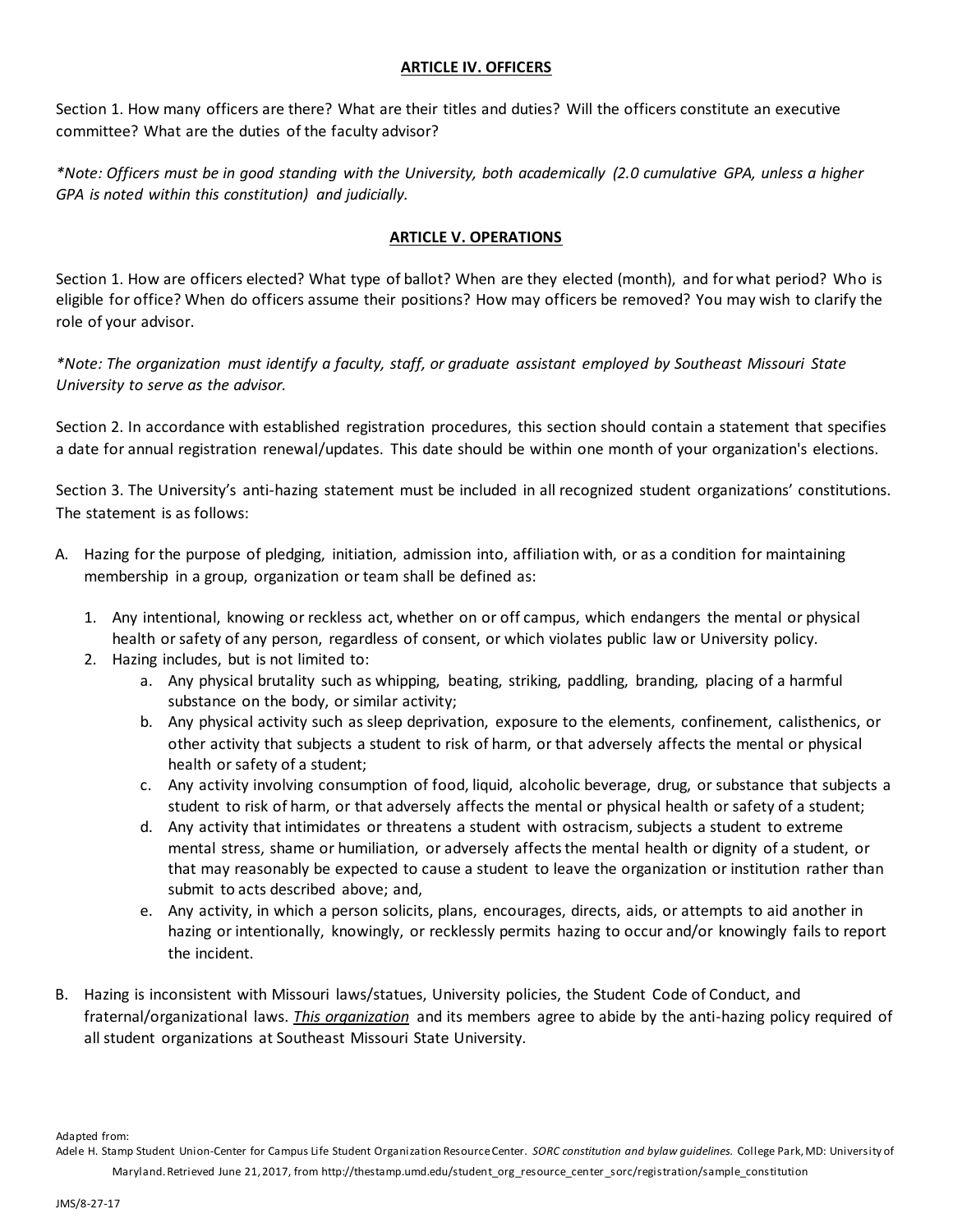#### **ARTICLE VI. FINANCES**

Section 1. How will the organization finance its activities? Will the organization use membership dues or perhaps receive funding from their department?

# **ARTICLE VII. AMENDMENTS**

Section 1. How are amendments to be proposed and by whom? Do you want to provide for a delay before voting on amendments? How are your amendments to be voted upon?

# **BY-LAWS** (Optional)

Constitutions may also include a "Provision for By-Laws"; Article or a clause pertaining to the establishment of by-laws. The By-Laws might include some of the following items:

- Standing committees of the organization.
- Ad Hoc Committees of the organization which are established for a single purpose, or 1-year commitment. Such committees will be eliminated from the By-Laws once abolished or defunct.
- Policies pertaining to the time, location of organizational meetings.
- Election procedures, dates, terms of offices.
- Structures/purposes of committees.

# **SEE SAMPLE CONSTITUTION ON NEXT PAGE**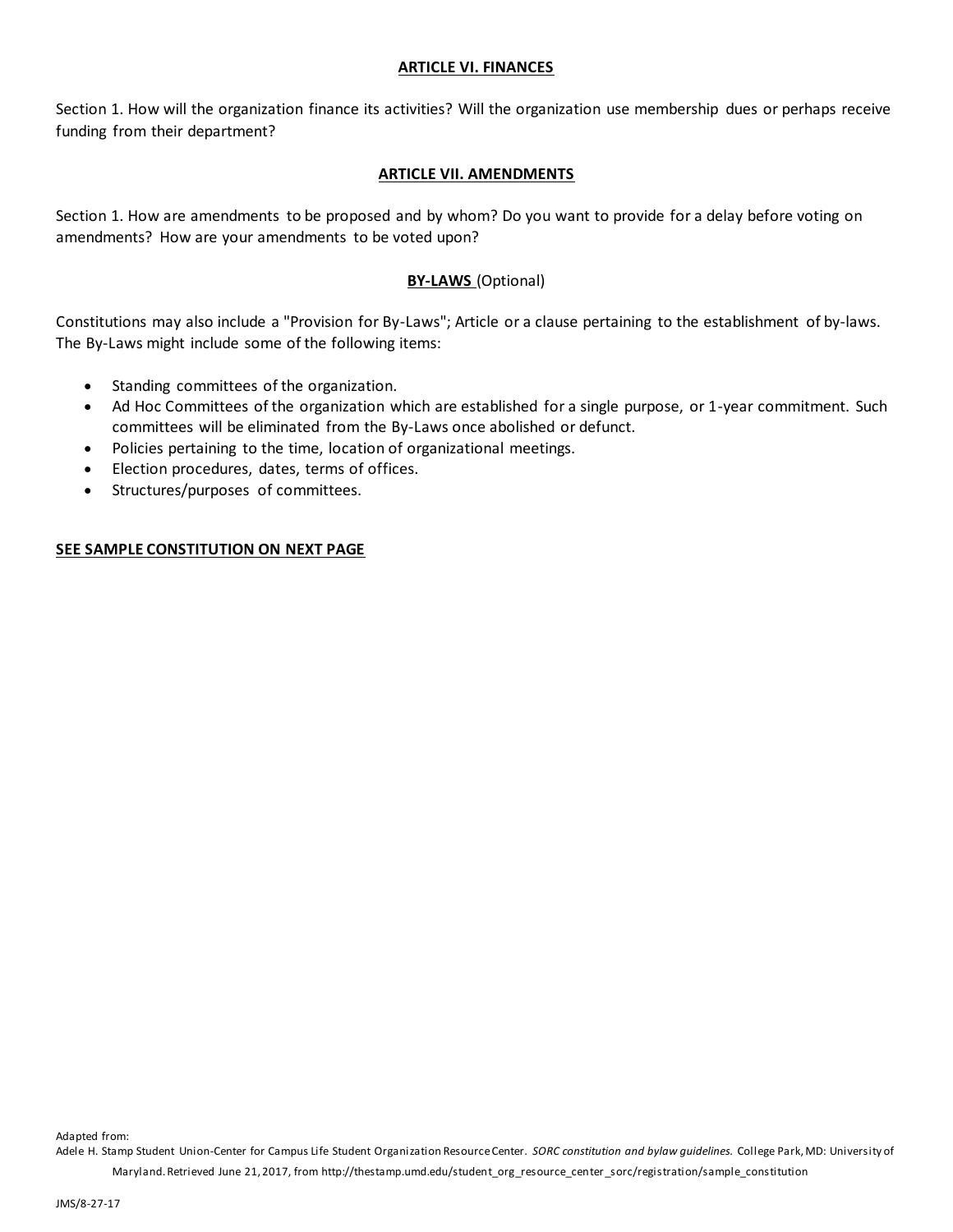# **SAMPLE CONSTITUTION**

A constitution reflects the policies and procedures of organizations. Since every organization is different, constitutions will vary in their content. The following sample constitution contains areas typically addressed in constitutions and possible wording. When writing a constitution, however, student organizations should be sure that their constitution reflects the policies and procedures of their particular organization.

# **Constitution of "Name of Organization"**

### **Article I - Name**

The name of the organization will be "Name of Organization" also referred to as "Nickname/Abbreviation of Organization".

### **Article II - Purpose**

Section 1. "Name of Organization" is established for the expressed purpose of developing leadership skills as well as an awareness of social responsibilities to encourage students to participate in public affairs.

Section 2. "Name of Organization" understands and is committed to fulfilling its responsibilities of abiding by Southeast Missouri State University policies, the Student Code of Conduct, and local, state, and federal laws.

### **Article III - Membership**

Section 1. Active membership shall be limited to persons officially connected with Southeast Missouri State University as faculty, staff or registered students.

Section 2. In addition, the following requirements are necessary to constitute active membership:

- a. Payment in full of financial obligations as determined by organization.
- b. Attendance of at least 75% of all meetings during a given semester.
- c. Active participation in all activities sponsored by "Name of Organization" unless the activity interferes with either scholastic or financial constraints.

Section 3. Southeast Missouri State University and "Name of Organization" are committed to providing a safe, civil and positive learning and working environment for its faculty, staff, students, and visitors, free from discrimination in any form. "Name of Organization" openly admits students to its membership and does not discriminate on the basis of race, ethnicity, religion, national origin, sex, sexual orientation, gender identity, age, genetic information, disability, or protected veteran status in any of its programs or activities.

*\*Note: NPC, IFC, and NPHC sororities and fraternities may add the following sentence to the end of the nondiscrimination clause - Title IX of the Educational Amendments of 1971, Section 106.14 makes an exception for social fraternities and sororities in regard to gender for membership criteria.*

# **Article IV - Officers**

"Name of Organization" will be governed by the following means:

An elected President (or other designated officer) will preside at all meetings of "Name of Organization" the President will maintain the power to appoint all committee chairpersons, shall present all motions to the body present and shall be present at 90% of the meetings of "Name of Organization"

"Name of Organization" shall also maintain a Vice President. The Vice President's duties shall be to preside at all meetings and functions that the President cannot attend.

Adapted from: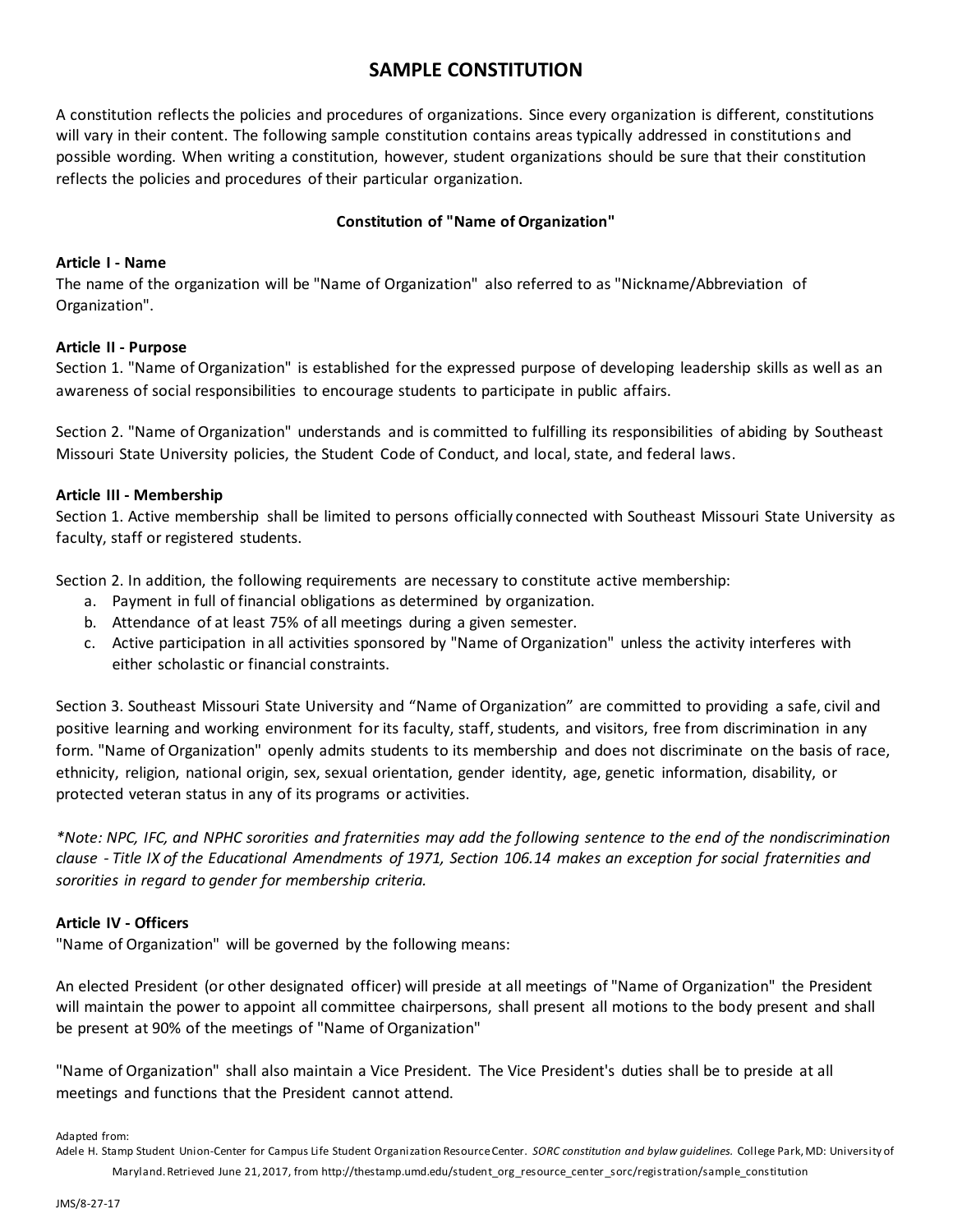Club members shall also elect a Secretary-Treasurer who will handle all dues, accounts, new members, rule observances at stated meetings, protocol, etc.

The role and duties of the faculty/staff advisor shall include attending meetings, providing counsel to the organization's officers, etc.

### **Article V - Operations**

# **1. Voting Eligibility**

Those members meeting all requirements of active membership as set forth in Article III will be granted voting privileges.

### **2. Election Process**

All officers shall be elected by a majority vote of eligible voting members of "Name of Organization." All elections will be held on an annual basis during the month of \_\_\_\_\_\_\_\_.

The President will take nominations from the floor, the nomination process must be closed and the movement seconded. The nominated parties will be allowed to vote.

All voting shall be done by secret ballot to be collected and tabulated by the Secretary-Treasurer and one voting member of "Name of Organization" appointed by the outgoing President.

#### **3. Removal**

Any officer of "Name of Organization" in violation of the Organization's purpose or constitution may be removed from office by the following process:

a. A written request by at least three members of the Organization.

b. Written notification to the officer of the request, asking the officer to be present at the next meeting and prepared to speak.

c. A two-thirds (2/3) majority vote is necessary to remove the officer.

#### **4. Meetings**

All meetings will occur on a weekly basis or other regular basis at a time selected by "Name of Organization" and will follow the procedure set forth below:

- Attendance
- Report by the President
- Committee reports
- Vote on all committee motions and decisions
- Any other business put forward by the members of the club
- Dismissal by the President

#### **5. Anti-Hazing Policy**

Hazing for the purpose of pledging, initiation, admission into, affiliation with, or as a condition for maintaining membership in a group, organization or team shall be defined as:

- 1. Any intentional, knowing or reckless act, whether on or off campus, which endangers the mental or physical health or safety of any person, regardless of consent, or which violates public law or University policy.
- 2. Hazing includes, but is not limited to:

Adapted from: